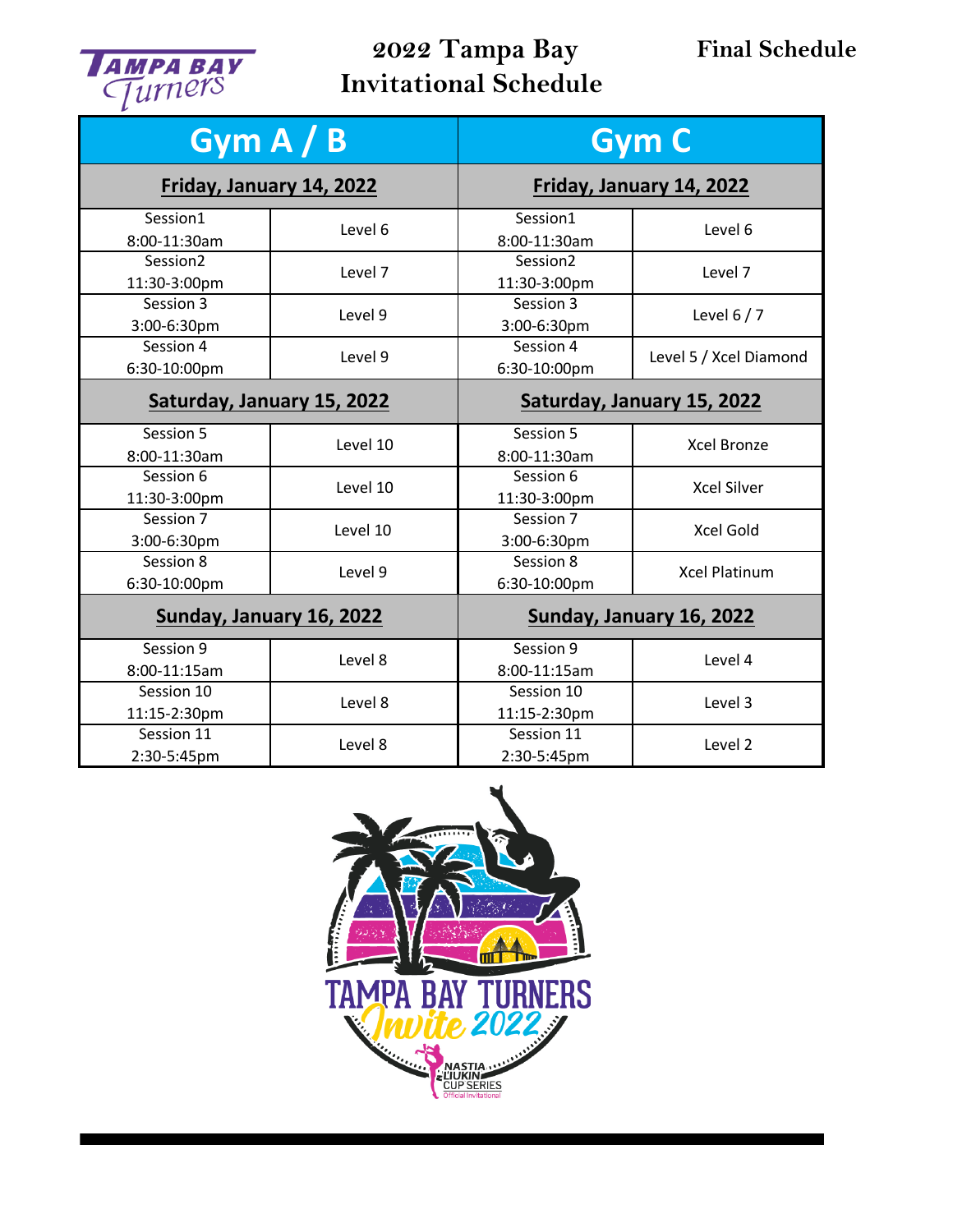

### **2022 Tampa Bay Invitational Schedule**

### **Final Schedule**

# **Gym A / B**

#### **Friday, January 14, 2022**

**Session 1: Level 6;** FL-ACE, FL-Brady Johnson, FL-LaFleurs Largo, FL-Orlando Metro, MO-GymQuarters, OH-Five Star, TX-Pearland Elite.

**Session 2: Level 7;** FL-FL Elite, FL-LaFleurs Largo, FL-Orlando Metro, FL-TBT, MO-GymQuarters, TX-Pearland Elite, VA-VIGS, WA-Coastal Realm

**Session 3: Level 9;** FL-FL Elite, FL-Int Gold, FL-Premier, FL-South Florida, FL-TBT, MO-GymQuarters, NC-Sonshine, PA-Dynamats, VA-VIGS

**Session 4: Level 9:** AZ-Flames, FL-ACE Daytona, FL-Golden City, FL-Orlando Metro, FL-Starlight, FL-Brady Johnson, GA-Gymnastix, MI-MAG, MN-Twin City Twisters, MO-Xtreme,

OH-Five Star, WA-Coastal Realm.

### **Saturday, January 15, 2022**

**Session 5: Level 10;** AZ-Flames, FL-Boundless, FL-Brady Johnson, FL-FL GTC, FL-Golden City, FL-Int Gold, FL-Orlando Metro, FL-Southern Starz, FL-Starlight, GA-Gymnastix, MI-MAG, MO-Xtreme, NC-High Point, NC-Perfect Balance, OH-Five Star, OH-Zanesville, PA-Dynamats.

**Session 6: Level 10;** FL-ACE, FL-ACE Daytona, FL-American Twisters, FL-EVO, FL-TBT, MN-Twin City Twisters, MO-GymQuarters, NC-Sonshine, TN-EEG, TX-Pearland Elite, VA-VIGS.

**Session 7: Level 10;** AZ-Flames, FL-American Twisters, FL-Brady Johnson, FL-FL Elite, FL-Golden City, FL-LaFleurs Largo, FL-Orlando Metro, FL-TBT, GA-Gymnastix, MN-Twin City Twisters, MO-Xtreme, NC-High Point, NC-Perfect Balance, NC-Sonshine, TX-Pearland Elite, VA-VIGS, WA-Coastal Realm.

**Session 8: Level 9;** FL-ACE, FL-Boundless, FL-FL GTC, FL-LaFleurs Largo, NC-Perfect Balance, TN-EEG, TX-Pearland Elite.

**Sunday, January 16, 2022**

**Session 9: Level 8;** AZ-Flames, FL-Brady Johnson, FL-Golden City, MO-Xtreme, NC-Perfect Balance, OH-Zanesville, TX-Pearland Elite, VA-VIGS.

**Session 10: Level 8;** FL-LaFleurs Largo, FL-Southern Starz, FL-TBT, GA-Gymnastix, MO-GymQuarters, NC-High Point, NC-Sonshine, TN-EEG, WA-Coastal Realm.

**Session 11: Level 8;** FL-ACE, FL-EVO, FL-FL Elite, FL-FL GTC, FL-Orlando Metro, FL-Premier, FL-South Florida, FL-Starlight, OH-Five Star.